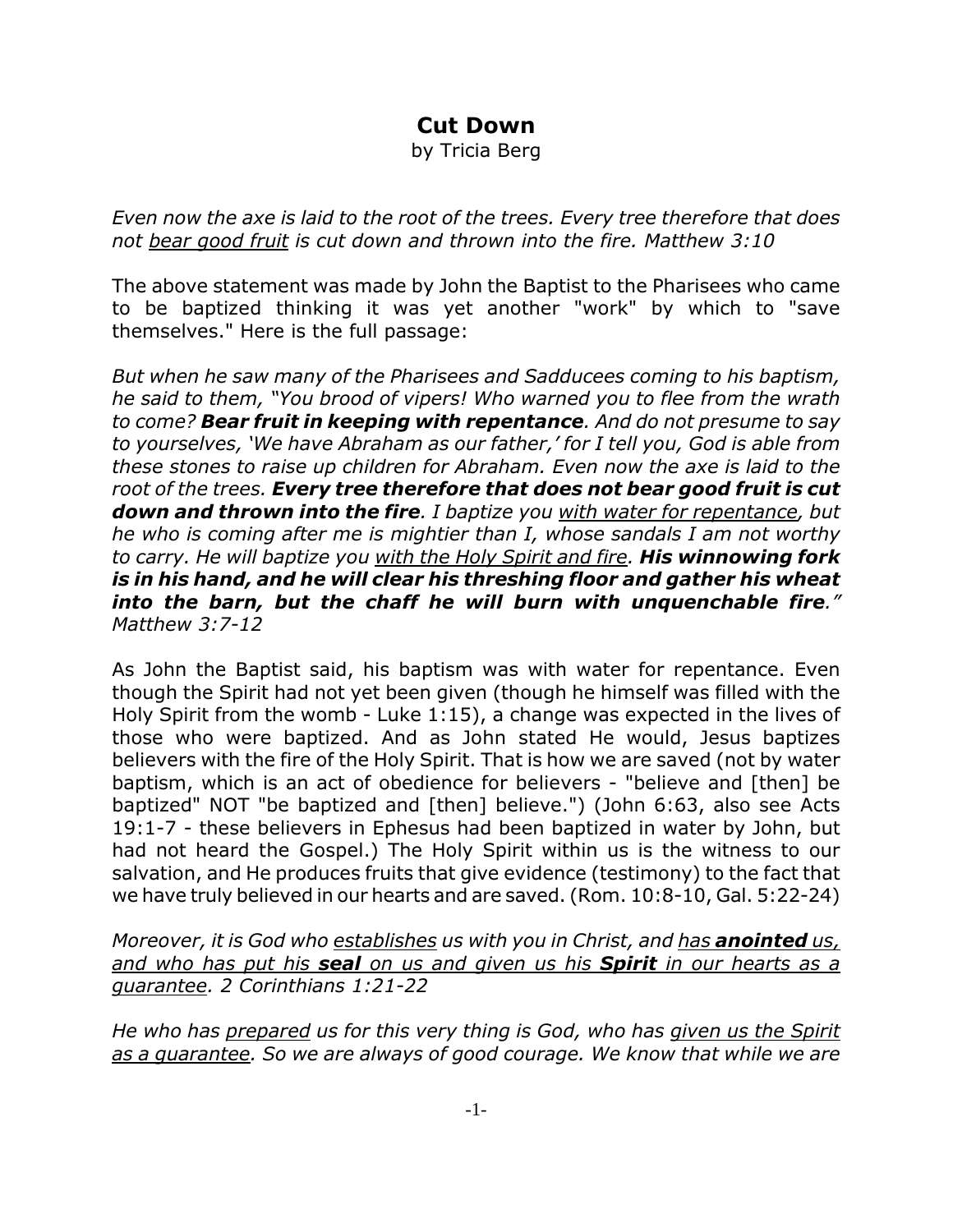*at home in the body we are away from the Lord, for we walk by faith, not by sight. Yes, we are of good courage, and we would rather be away from the body and at home with the Lord. So whether we are at home or away, we make it our aim to please him. For we must all appear before the judgment seat of Christ, so that each one may receive what is due for what he has done in the body, whether good or evil. 2 Corinthians 5:5-10*

*For those who live according to the flesh set their minds on the things of the flesh, but those who live according to the Spirit set their minds on the things of the Spirit. For to set the mind on the flesh is death, but to set the mind on the Spirit is life and peace. For the mind that is set on the flesh is hostile to God, for it does not submit to God's law; indeed, it cannot. Those who are in the flesh cannot please God. You, however, are not in the flesh but in the Spirit, if in fact the Spirit of God dwells in you. Anyone who does not have the Spirit of Christ does not belong to him. But if Christ is in you, although the body is dead because of sin, the Spirit is life because of righteousness. If the Spirit of him who raised Jesus from the dead dwells in you, he who raised Christ Jesus from the dead will also give life to your mortal bodies through his Spirit who dwells in you. So then, brothers, we are debtors, not to the flesh, to live according to the flesh. For if you live according to the flesh you will die, but if by the Spirit you put to death the deeds of the body, you will live. For all who are led by the Spirit of God are sons of God. For you did not receive the spirit of slavery to fall back into fear, but you have received the Spirit of adoption as sons, by whom we cry, "Abba! Father!" The Spirit himself bears witness with our spirit that we are children of God, and if children, then heirs—heirs of God and fellow heirs with Christ, provided we suffer with him in order that we may also be glorified with him. For I consider that the sufferings of this present time are not worth comparing with the glory that is to be revealed to us. For the creation waits with eager longing for the revealing of the sons of God. Romans 8:5-19*

*For you were called to freedom, brothers. Only do not use your freedom as an opportunity for the flesh, but through love serve one another. For the whole law is fulfilled in one word: "You shall love your neighbor as yourself." But if you bite and devour one another, watch out that you are not consumed by one another. But I say, walk by the Spirit, and you will not gratify the desires of the flesh. For the desires of the flesh are against the Spirit, and the desires of the Spirit are against the flesh, for these are opposed to each other, to keep you from doing the things you want to do. But if you are led by the Spirit, you are not under the law. Now the works of the flesh are evident: sexual immorality, impurity, sensuality, idolatry, sorcery, enmity, strife, jealousy, fits of anger, rivalries, dissensions, divisions, envy,*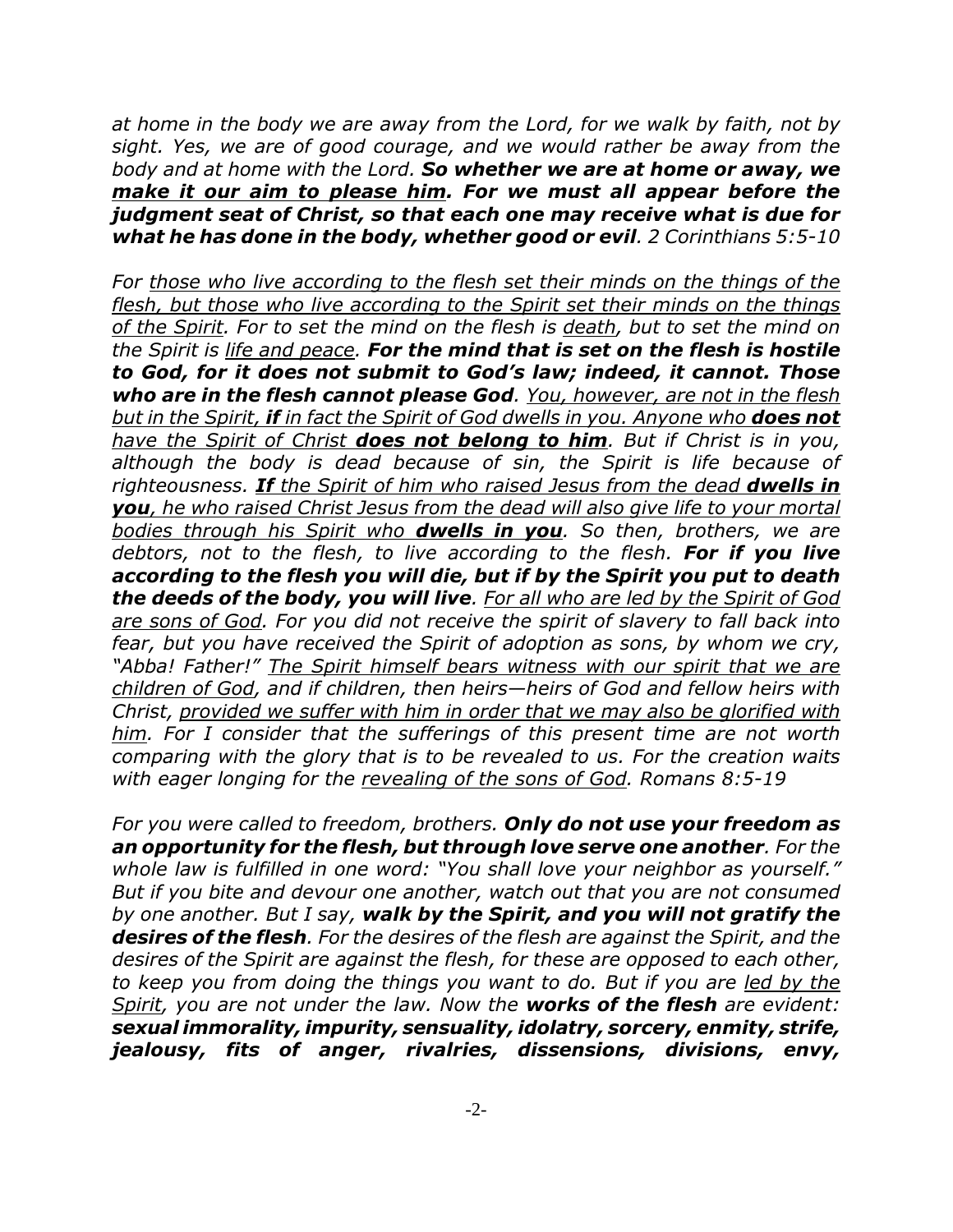*drunkenness, orgies, and things like these. I warn you, as I warned you before, that those who do such things will not inherit the kingdom of God. But the fruit of the Spirit is love, joy, peace, patience, kindness, goodness, faithfulness, gentleness, self-control; against such things there is no law. And those who belong to Christ Jesus have crucified the flesh with its passions and desires. If we live by the Spirit, let us also keep in step with the Spirit. Let us not become conceited, provoking one another, envying one another. Galatians 5:13-26*

Jesus said that we MUST abide in Him to bear fruit and that our bearing fruit glorifies the Father. Those who do not love Him (John 14:15-26), will not obey Him, which also means they will not abide in Him and will not bear fruit. Unfruitful branches (or branches that bear bad fruit, obviously not of the Spirit), will be cut off by His Father and burned (just like the trees that did not bear good fruit—fruit in keeping with repentance—as spoken of by John the Baptist; just like the bad fish caught in the net of the kingdom of God - Matt. 13:47-50; just like the body parts that cause us to sin. Matt. 5:28-29)

*"I am the true vine, and my Father is the vinedresser. Every branch in me that does not bear fruit he takes away, and every branch that does bear fruit he prunes, that it may bear more fruit. Already you are clean because of the word that I have spoken to you. Abide in me, and I in you. As the branch cannot bear fruit by itself, unless it abides in the vine, neither can you, unless you abide in me. I am the vine; you are the branches. Whoever abides in me and I in him, he it is that bears much fruit, for apart from me you can do nothing. If anyone does not abide in me he is thrown away like a branch and withers; and the branches are gathered, thrown into the fire, and burned. If you abide in me, and my words abide in you, ask whatever you wish, and it will be done for you. By this my Father is glorified, that you bear much fruit and so prove to be my disciples. As the Father has loved me, so have I loved you. Abide in my love. If you keep my commandments, you will abide in my love, just as I have kept my Father's commandments and abide in his love." John 15:1-10*

Not one single person is "good" apart from God. (Rom. 3:23, Gen. 6:5, 8:21, John 2:24-25, Jer. 17:9-10) Jesus said as much when someone who didn't know He was the sinless Son of God called Him "good" (and therefore, they were calling Him "good" thinking He was an ordinary man - Matt. 10:17-18). Once again, it's important to understand that we bear fruit through the power of the Holy Spirit who dwells in us if we truly believe in our hearts. The "fruit" includes repentance from "dead works," which include those that we might have thought helped earn salvation (before we knew better, that ONLY Jesus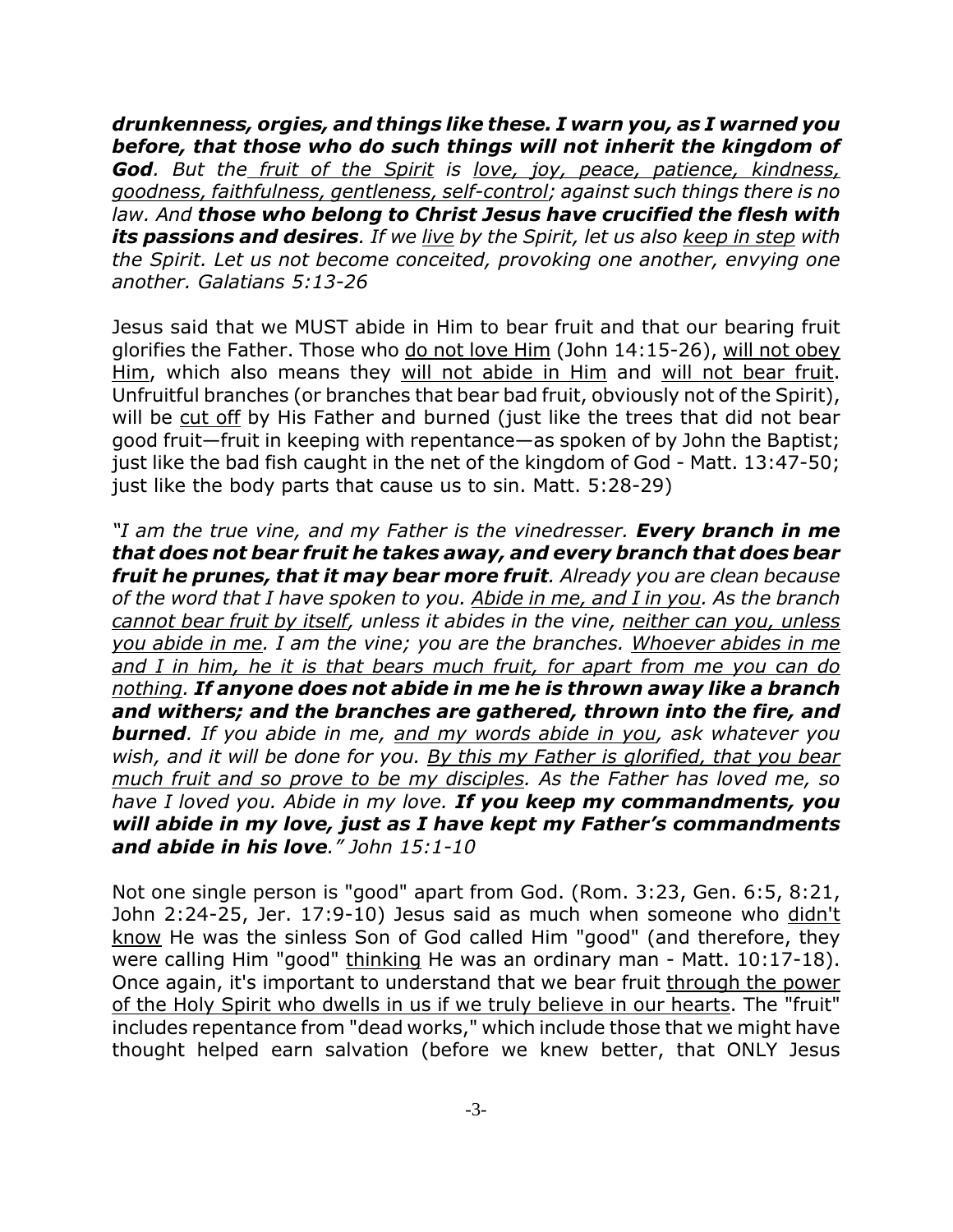saves—good works are expected because we are children of God, not in order to become children of God - John 1:12-13). "Dead works" also include the "works of the flesh," which are the practices we lived in when we were spiritually dead in our sins, as yet unregenerated by the Holy Spirit. (Heb. 6:1- 12, Titus 2:11-15, Rom. 6:15-23, Eph. 4:15-5:21, 1Pet. 1:14-19, 1Thess. 4:3-8)

*For we ourselves were once foolish, disobedient, led astray, slaves to various passions and pleasures, passing our days in malice and envy, hated by others and hating one another. But when the goodness and loving kindness of God our Savior appeared, he saved us, not because of works done by us in righteousness, but according to his own mercy, by the washing of regeneration and renewal of the Holy Spirit, whom he poured out on us richly through Jesus Christ our Savior, so that being justified by his grace we might become heirs according to the hope of eternal life. The saying is trustworthy, and I want you to insist on these things, so that those who have believed in God may be careful to devote themselves to good works. These things are excellent and profitable for people. Titus 3:3-8*

*For by grace you have been saved through faith. And this is not your own doing; it is the gift of God, not a result of works, so that no one may boast. For we are his workmanship, created in Christ Jesus for good works, which God prepared beforehand, that we should walk in them. Ephesians 2:8-10*

*For this is the will of God, that by doing good you should put to silence the ignorance of foolish people. Live as people who are free, not using your freedom as a cover-up for evil, but living as servants of God. 1 Peter 2:15- 16* (Also see Jam. 2:12)

Notice that the ideas of being persecuted and being the "salt of the earth" and "light of the world" are connected in the passages below. The Word of Truth is offensive to some people. (Luke 7:23, Isa. 8:14, Jam. 1:21, Eph. 1:13-14, 2Tim. 2:15, 1Cor. 15:1-2, 33-34, John 1:1) What they find offensive is having someone to answer to besides themselves. They reject the idea that there is such a thing as sin, and therefore, need for a Savior. They want to make disciples of Christ look foolish for what we believe, call us "judgmental" for opposing sin, get us to bring shame on ourselves by losing our composure, silence us, and just make us go away if we refuse to "join the dark side." (1Pet. 3:8-17, Eph. 5:7-12) But they are not satisfied with merely being "left alone." They want APPROVAL of (and company IN) their sin, which we cannot give.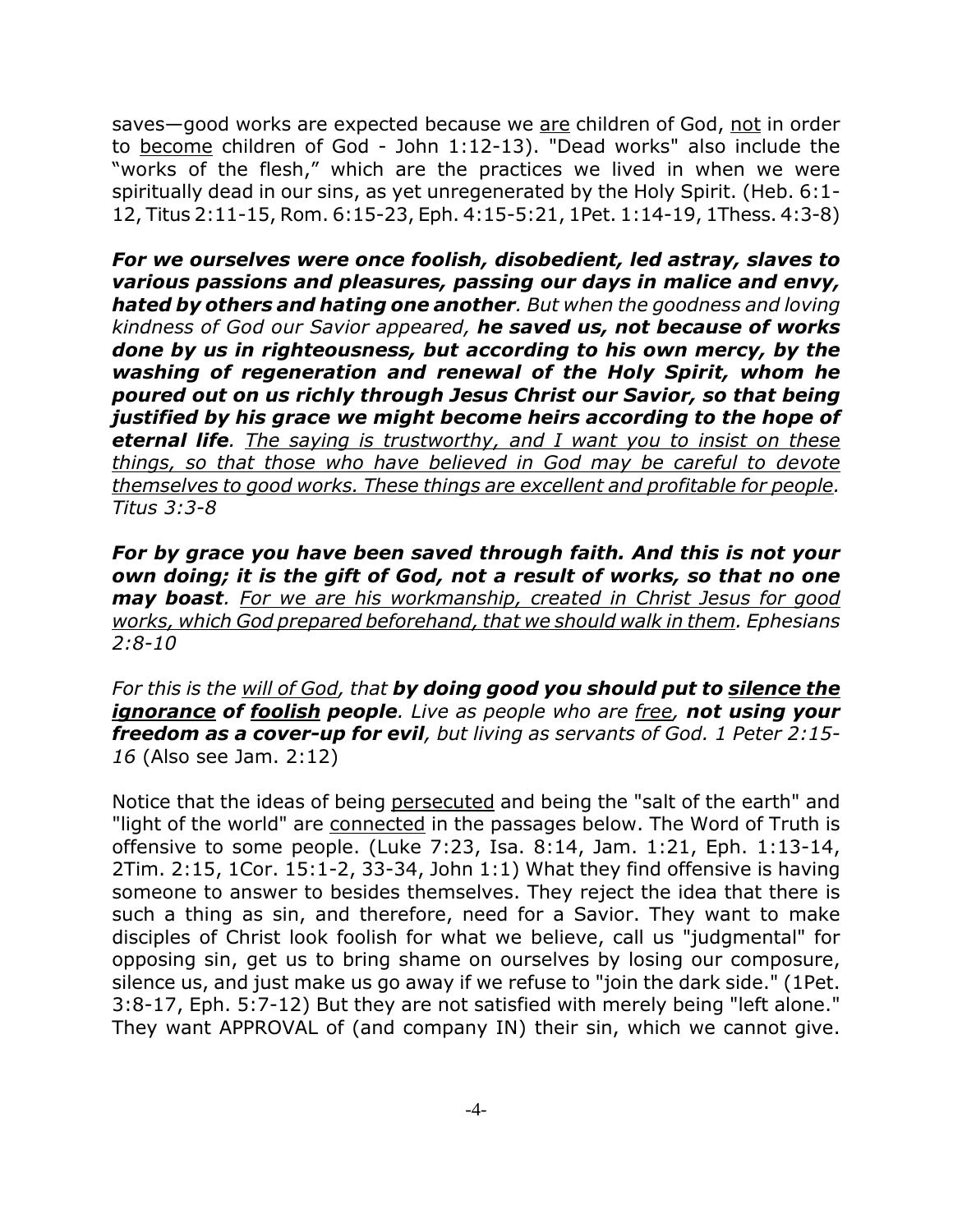(Rom. 1:18-32, Isa. 66:4-6, Mal. 3:13-4:3, Psa. 37, Psa. 73, Rev. 2:9, 3:9, 2Thess. 2:9-12, Jude 1:14-23, 2Pet. 2:18-22)

*Indeed, all who desire to live a godly life in Christ Jesus will be persecuted, while evil people and impostors will go on from bad to worse, deceiving and being deceived. But as for you, continue in what you have learned and have firmly believed, knowing from whom you learned it and how from childhood you have been acquainted with the sacred writings, which are able to make you wise for salvation through faith in Christ Jesus. All Scripture is breathed out by God and profitable for teaching, for reproof, for correction, and for training in righteousness, that the man of God may be complete, equipped for every good work. 2 Timothy 3:12-17*

*Seeing the crowds, he went up on the mountain, and when he sat down, his disciples came to him. And he opened his mouth and taught them, saying: "Blessed are the poor in spirit, for theirs is the kingdom of heaven. Blessed are those who mourn, for they shall be comforted. Blessed are the meek, for they shall inherit the earth. Blessed are those who hunger and thirst for righteousness, for they shall be satisfied. Blessed are the merciful, for they shall receive mercy. Blessed are the pure in heart, for they shall see God. Blessed are the peacemakers, for they shall be called sons of God. Blessed are those who are persecuted for righteousness' sake, for theirs is the kingdom of heaven. Blessed are you when others revile you and persecute you and utter all kinds of evil against you falsely on my account. Rejoice and be glad, for your reward is great in heaven, for so they persecuted the prophets who were before you. You are the salt of the earth, but if salt has lost its taste, how shall its saltiness be restored? It is no longer good for anything except to be thrown out and trampled under people's feet. You are the light of the world. A city set on a hill cannot be hidden. Nor do people light a lamp and put it under a basket, but on a stand, and it gives light to all in the house. In the same way, let your light shine before others, so that they may see your good works and give glory to your Father who is in heaven." Matthew 5:1-16*

We're not to be afraid of those who oppose us, which means that we continue speaking the truth in love even when they try to make us stop. (Acts 5:28-29) If we only EVER talk about the parts of the Bible that people like, that is the same difference as letting them silence us. The light is necessary in order to see our way on the narrow road. (John 3:19-21, Matt. 25:1-13, Eph. 5:5-12, 1Thess. 5:5-8, Rom. 13:11-14) On the flip side, if we ONLY ever talk about sin, then perhaps that is a bit too "salty." The point is that we obey out of LOVE (2Cor. 5:13-14, 1John 5:3), which includes loving in word and truth—both by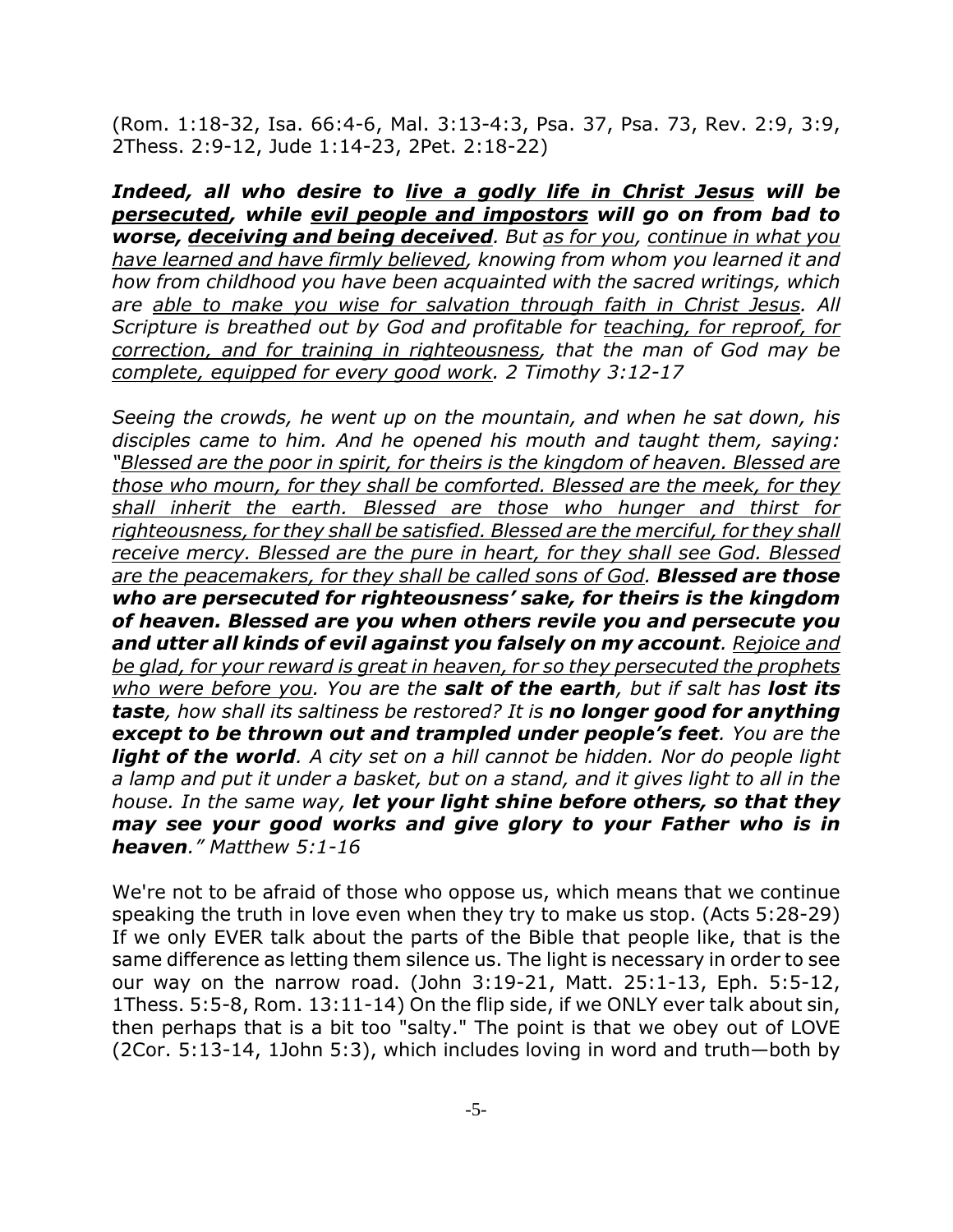doing good deeds and by speaking honestly. If we just blend in with the world and there is no difference between our behavior and that of the world, then there is something wrong. We have a higher standard because our Father is the Creator of the universe.

*"If the world hates you, know that it has hated me before it hated you. If you were of the world, the world would love you as its own; but because you are not of the world, but I chose you out of the world, therefore the world hates you. Remember the word that I said to you: 'A servant is not greater than his master.' If they persecuted me, they will also persecute you. If they kept my word, they will also keep yours. But all these things they will do to you on account of my name, because they do not know him who sent me."*John 15:18-21

*Only let your manner of life be worthy of the gospel of Christ, so that whether I come and see you or am absent, I may hear of you that you are standing firm in one spirit, with one mind striving side by side for the faith of the gospel, and not frightened in anything by your opponents. This is a clear sign to them of their destruction, but of your salvation, and that from God. For it has been granted to you that for the sake of Christ you should not only believe in him but also suffer for his sake, engaged in the same conflict that you saw I had and now hear that I still have. Philippians 1:27-30*

*Little children, you are from God and have overcome them, for he who is in you is greater than he who is in the world. They are from the world; therefore they speak from the world, and the world listens to them. We are from God. Whoever knows God listens to us; whoever is not from God does not listen to us. By this we know the Spirit of truth and the spirit of error. 1 John 4:4-6*

*Do not love the world or the things in the world. If anyone loves the world, the love of the Father is not in him. For all that is in the world—the desires of the flesh and the desires of the eyes and pride of life—is not from the Father but is from the world. And the world is passing away along with its desires, but whoever does the will of God abides forever. 1 John 2:15-17*

*You adulterous people! Do you not know that friendship with the world is enmity with God? Therefore whoever wishes to be a friend of the world makes himself an enemy of God. James 4:4*

*As obedient children, do not be conformed to the passions of your former ignorance, but as he who called you is holy, you also be holy in all your*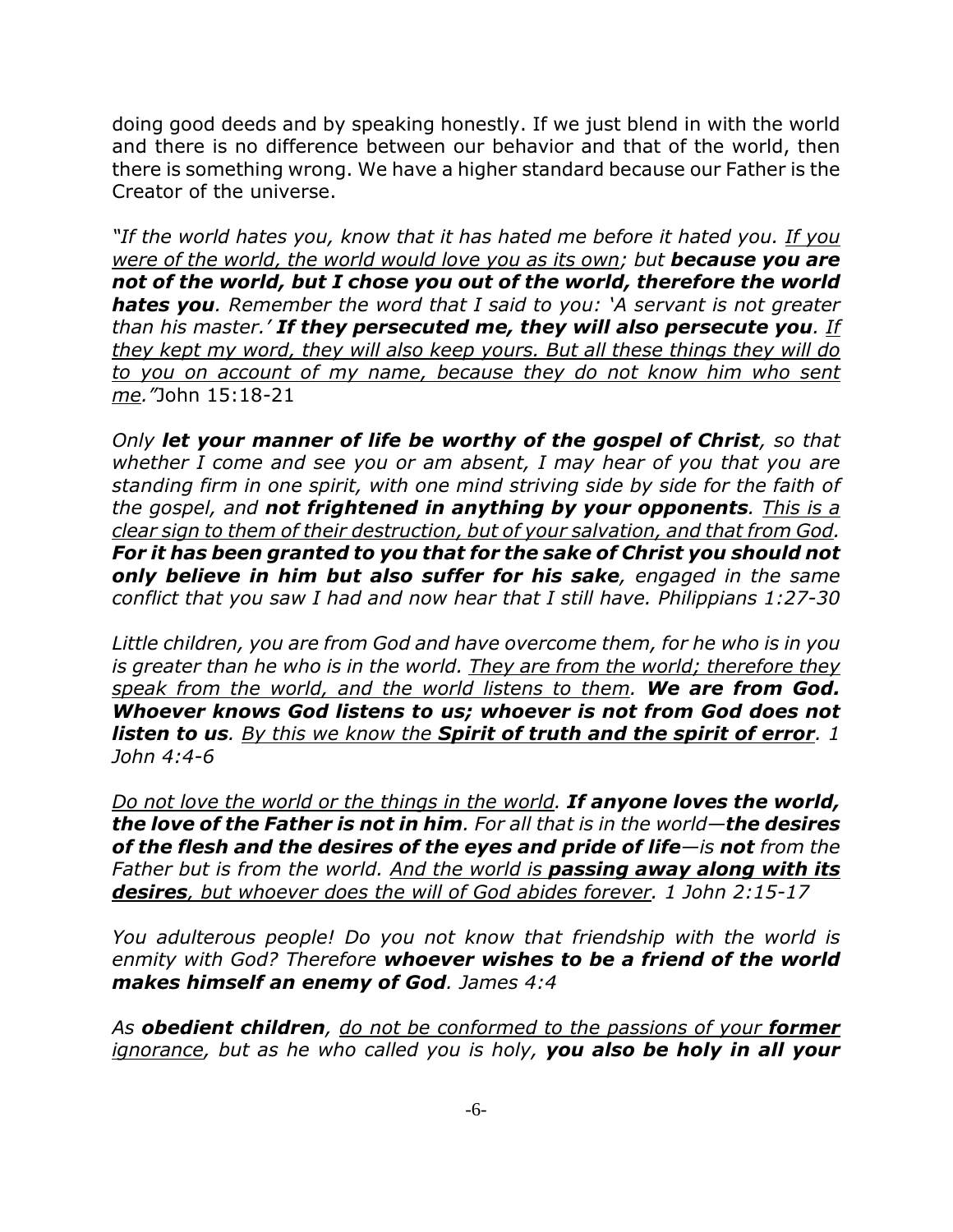*conduct, since it is written, "You shall be holy, for I am holy." And if you call on him as Father who judges impartially according to each one's deeds, conduct yourselves with fear throughout the time of your exile, knowing that you were ransomed from the futile ways inherited from your forefathers, not with perishable things such as silver or gold, but with the precious blood of Christ, like that of a lamb without blemish or spot. 1 Peter 1:14-19*

Notice all of those blessings that Jesus gave in the passage previously quoted from Matt. 5 above. He included a blessing for those who keep the peace in the SAME discussion as the blessing for those who are persecuted for His sake and righteousness' sake, moving right along into the teaching about light and salt. It's not multiple choice. We don't pick the activities we think are deserving of a blessing, but reject those things on the list that we don't like. Not only that, but it is possible for the spirit-filled person to do them simultaneously.

In order for us to bear fruit, shine our lights and be the salt of the earth, showing ourselves to be followers of Christ (not merely "fans"), we need to exercise the gifts of the Spirit that He gave to each of us. (Rom. 12, 1Cor. 12:4-11) The servant who hid his mina and the one who hid his talent in the parables Jesus told were NOT commended or rewarded for it—to the contrary! (Luke 19:20-27, Matt. 25:24-30)

*The end of all things is at hand; therefore be self-controlled and sober-minded for the sake of your prayers. Above all, keep loving one another earnestly, since love covers a multitude of sins. Show hospitality to one another without grumbling. As each has received a gift, use it to serve one another, as good stewards of God's varied grace: whoever speaks, as one who speaks oracles of God; whoever serves, as one who serves by the strength that God supplies—in order that in everything God may be glorified through Jesus Christ. To him belong glory and dominion forever and ever. Amen. 1 Peter 4:7-11* (Also see Col. 3:23-25.)

Each of us has a calling as determined by God (1Cor. 12:11), and none of us should try to force others to serve in exactly the same way as we do. Nor should we criticize the fellow members of the Body for obeying God—whether they are a "watchman" or more like Abigail or Dorcas, or serve in some other way. (Ezek. 3:17-21, Jer. 6:16-17, Jer. 20:9, 1Sam. 25, Acts 9:36-43, 2Cor. 13:10, Eph. 4:15-16)

*But with me it is a very small thing that I should be judged by you or by any human court. In fact, I do not even judge myself. For I am not aware of anything against myself, but I am not thereby acquitted.* It is the Lord who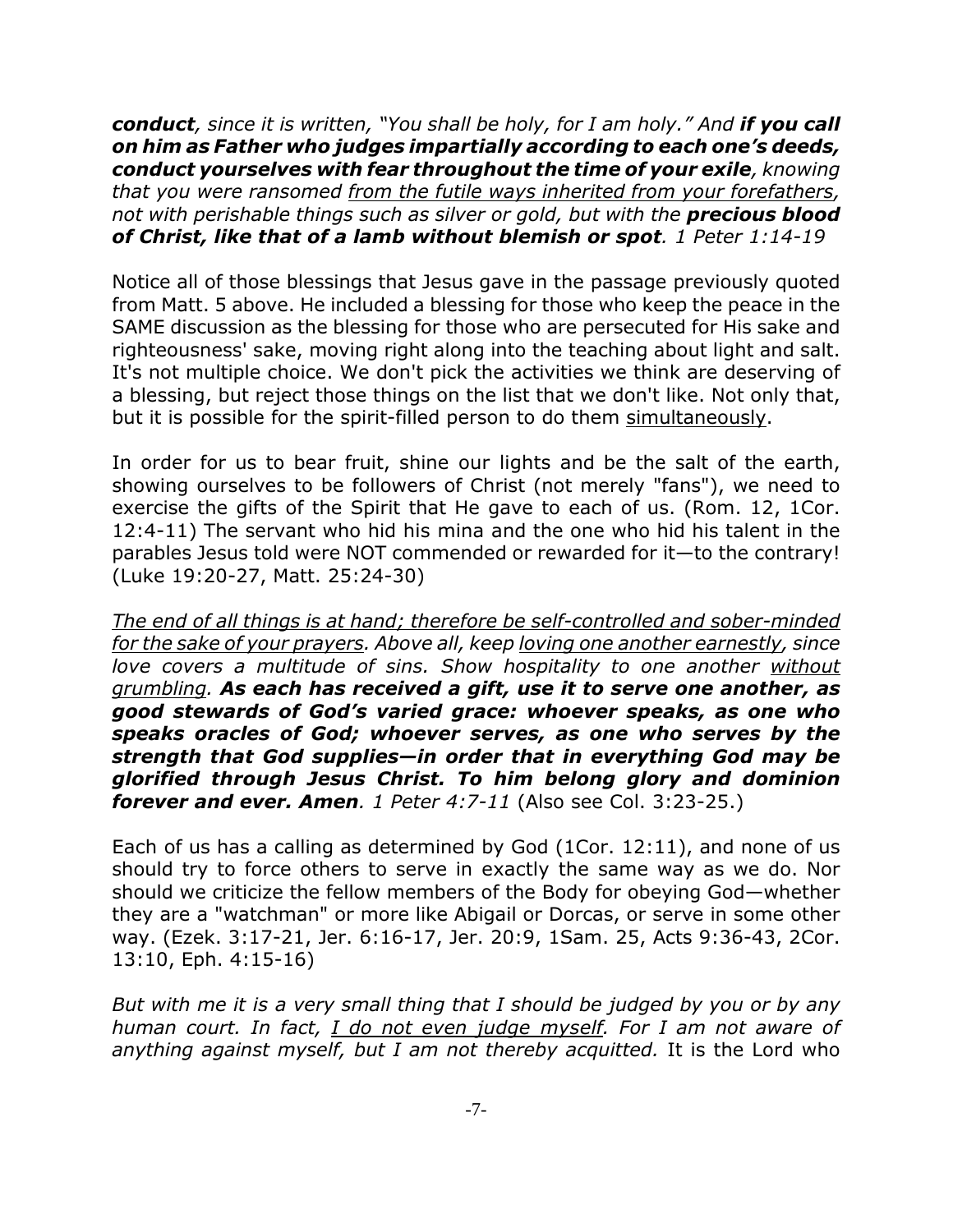judges me*. Therefore do not pronounce judgment before the time, before the Lord comes, who will bring to light the things now hidden in darkness and will disclose the purposes of the heart. Then each one will receive his commendation from God. 1 Corinthians 4:3-5* (Also see Rom. 14:12, Gal. 6:4-5.)

We worship God in spirit and truth (John 4:23), and we need to love people in deed and truth (1John 3:16-24)—which necessitates including the truth (salt). Needless to say, God would not have inspired Paul to write truth IN love if the two were opposed to one another. (Eph. 4:15-25) And neither should we have all of one and none of the other. All words and no deeds is hypocritical. (Jam. 2:14-17) But all "love" and no truth (salt) is cowardly and results in decay (or "leaven") rather than a purity in the Body. (1Cor. 5, Rev. 3:4, Jude 1:23) It's showing that we fear men more than God (Matt. 10:28, Gal. 1:10), or perhaps that we don't actually believe it that the Bible says those who make a practice of sin (not just slip, but refuse to repent) will not inherit the kingdom of God. (1Cor. 6:9-10, Gal. 5:19-20, Eph. 5:5, Rev. 21:8, Rev. 22:15)

God actually required salt to be included in the Old Testament sacrifices, which were a foreshadow of the New Testament. (Lev. 2:13, 2Cor. 2:17) Make no mistake, refusing to call sin what it is IS the same difference as casting a stumbling block. Approving of sinful behavior, even if not participating in it ourselves, IS wrong. (Matt. 5:19, Isa. 5:20-23) If we have to choose whether to be the salt of the earth OR keep the peace, then why are the two combined in the one verse (see v. 50 below)? And how about wisdom, being gracious, and salt in the passage below?

*"Whoever causes one of these little ones who believe in me to sin, it would be better for him if a great millstone were hung around his neck and he were thrown into the sea. And if your hand causes you to sin, cut it off. It is better for you to enter life crippled than with two hands to go to hell, to the unquenchable fire. And if your foot causes you to sin, cut it off. It is better for you to enter life lame than with two feet to be thrown into hell. And if your eye causes you to sin, tear it out. It is better for you to enter the kingdom of God with one eye than with two eyes to be thrown into hell, 'where their worm does not die and the fire is not quenched.' For everyone will be salted with fire. Salt is good, but if the salt has lost its saltiness, how will you make it salty again? Have salt in yourselves, and be at peace with one another." Mark 9:42-50*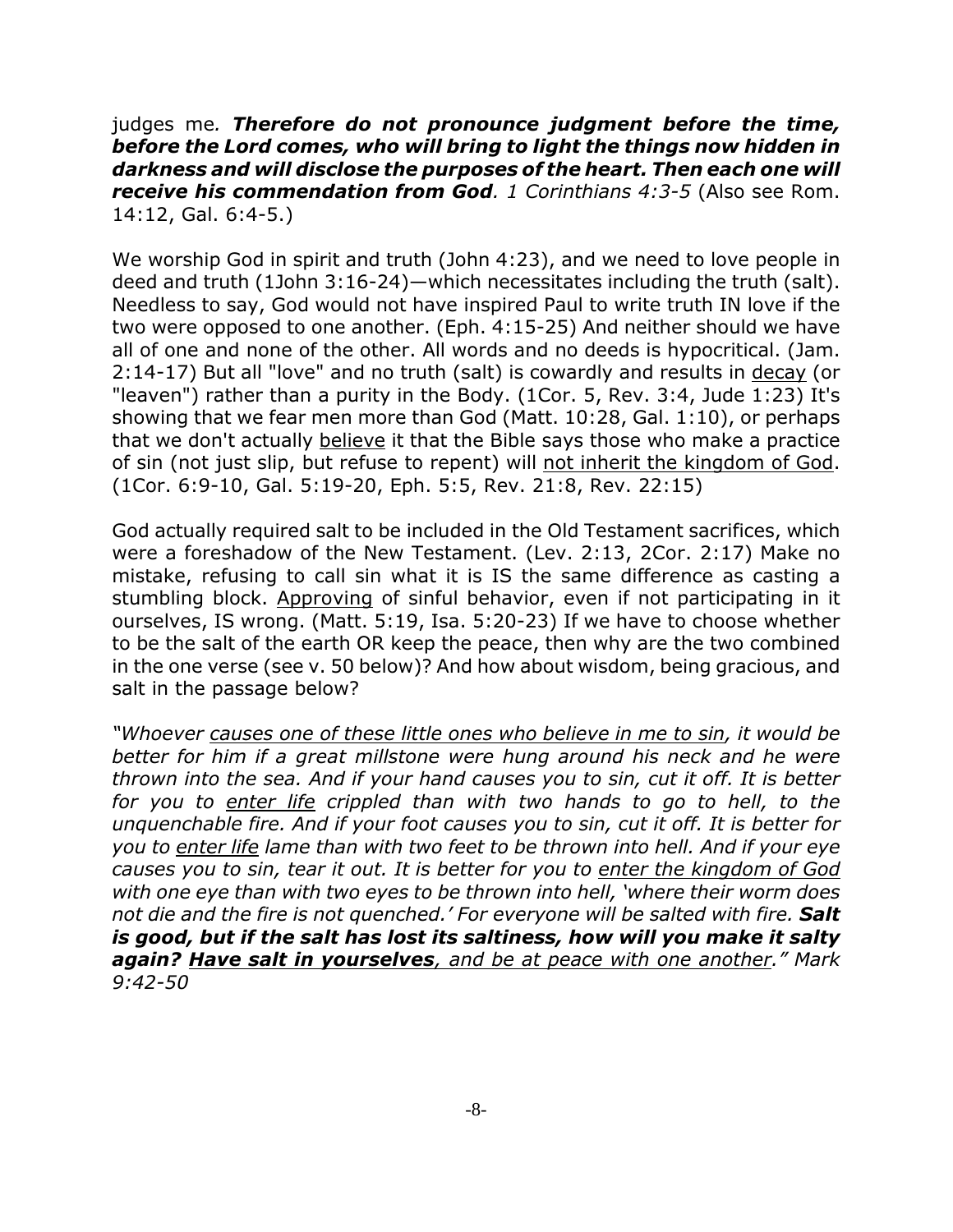## *Walk in wisdom toward outsiders, making the best use of the time. Let your speech always be gracious, seasoned with salt, so that you may know how you ought to answer each person. Colossians 4:5-6*

Jesus expounded upon what God really wants from us in Matt. 5:21-48, which was right after the blessings ("Beatitudes") and salt and light. God has always desired obedience from the heart according to the spirit of the law, not merely the letter. (John 4:23-24, Rom. 7:6, 2Cor. 3:6, Hos. 6:6, Mic. 6:8, Isa. 66:2) He isn't interested in outward displays of cleanliness and righteousness, but in genuinely cleansed hearts and inner spirits clothed in the righteousness of Jesus. (Mark 7:1-23, Rom. 13:14, Gal. 5:24, Rom. 12:1-2, 2Cor. 5:1-5) These will work their way OUT (Phil. 3:18-19), so the reverse also holds true. People who claim to be cleansed inside should not behave in ways that prove them to be liars. (Titus 1:16, Matt. 15:18-20, Luke 6:43-49, 1John 3:1-10, 1John 1:5- 2:6) It couldn't get any clearer in the following passage (and also 1Thess. 4:1- 8) that GOD's definition of "love" does NOT include immoral behavior.

*Therefore be imitators of God, as beloved children. And walk in love, as Christ loved us and gave himself up for us, a fragrant offering and sacrifice to God. But sexual immorality and all impurity or covetousness must not even be named among you, as is proper among saints. Let there be no filthiness nor foolish talk nor crude joking, which are out of place, but instead let there be thanksgiving. For you may be sure of this, that everyone who is sexually immoral or impure, or who is covetous (that is, an idolater), has no inheritance in the kingdom of Christ and God. Let no one deceive you with empty words, for because of these things the wrath of God comes upon the sons of disobedience. Therefore do not become partners with them; for at one time you were darkness, but now you are light in the Lord. Walk as children of light (for the fruit of light is found in all that is good and right and true), and try to discern what is pleasing to the Lord. Take no part in the unfruitful works of darkness, but instead expose them. For it is shameful even to speak of the things that they do in secret. But when anything is exposed by the light, it becomes visible, for anything that becomes visible is light. Therefore it says, "Awake, O sleeper, and arise from the dead, and Christ will shine on you." Look carefully then how you walk, not as unwise but as wise, making the best use of the time, because the days are evil. Therefore do not be foolish, but understand what the will of the Lord is. Ephesians 5:1-17*

Immature believers who never hear the whole truth (Acts 20:26-35) may continue in their sins unaware that God does see them (1Cor. 5:1-11) and expect them to repent if they call themselves by His name. If they simply love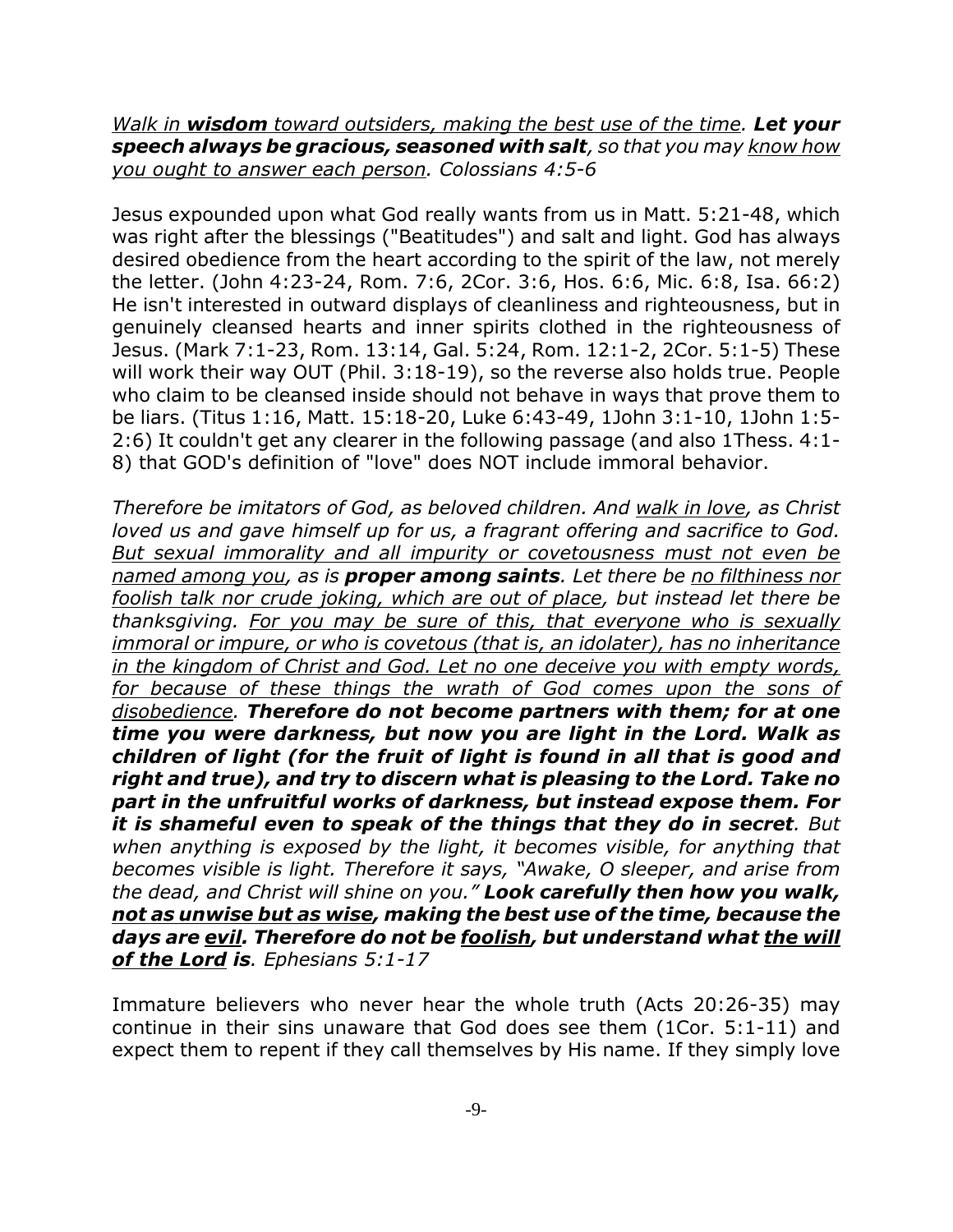their sin more than God or have no desire to repent, they should not be reassured of salvation, but encouraged to examine themselves to see if they are in the faith (according to the Bible, by looking for fruits of the Spirit). (Matt. 10:37-39, John 14:15-26, 2Cor. 13:5, Rom. 8:9, Phil. 2:12-16) We see in the following passages that we are not expected to refrain from speaking the truth, but rather we ARE expected to do so in order to RESCUE those who have been captured by the devil—but we are to do so out of LOVE, with gentleness.

*But God's firm foundation stands, bearing this seal: "The Lord knows those who are his," and, "Let everyone who names the name of the Lord depart from iniquity." Now in a great house there are not only vessels of gold and silver but also of wood and clay, some for honorable use, some for dishonorable. Therefore, if anyone cleanses himself from what is dishonorable, he will be a vessel for honorable use, set apart as holy, useful to the master of the house, ready for every good work. So flee youthful passions and pursue righteousness, faith, love, and peace, along with those who call on the Lord from a pure heart. Have nothing to do with foolish, ignorant controversies; you know that they breed quarrels. And the Lord's servant must not be quarrelsome but kind to everyone, able to teach, patiently enduring evil, correcting his opponents with gentleness. God may perhaps grant them repentance leading to a knowledge of the truth, and they may come to their senses and escape from the snare of the devil, after being captured by him to do his will. 2 Timothy 2:19-26* (Also see 2Cor. 6:14-7:1)

*Brothers, if anyone is caught in any transgression, you who are spiritual should restore him in a spirit of gentleness. Keep watch on yourself, lest you too be tempted. Galatians 6:1*

*My brothers, if anyone among you wanders from the truth and someone brings him back, let him know that whoever brings back a sinner from his wandering will save his soul from death and will cover a multitude of sins. James 5:19-20*

I have had people disagree with me quite often lately, but in my experience sinners do not return from their straying when their sins are affirmed as "good" or just ignored as though they were not sins at all. When we're deceived by sin, we all need a dose of salt to help cure the decay of the old, sinful flesh (which was to have been put to death). (Gal. 5:16-24, Matt. 26:41, Rom. 6:11-12, Rom. 8:13, Rom. 13:14, Gal. 6:8, Eph. 2:3, 1Pet. 2:11, 1Pet. 4:1-5, 2Pet. 2:18, 1John 2:16) Better for it to sting for a little while than to remain under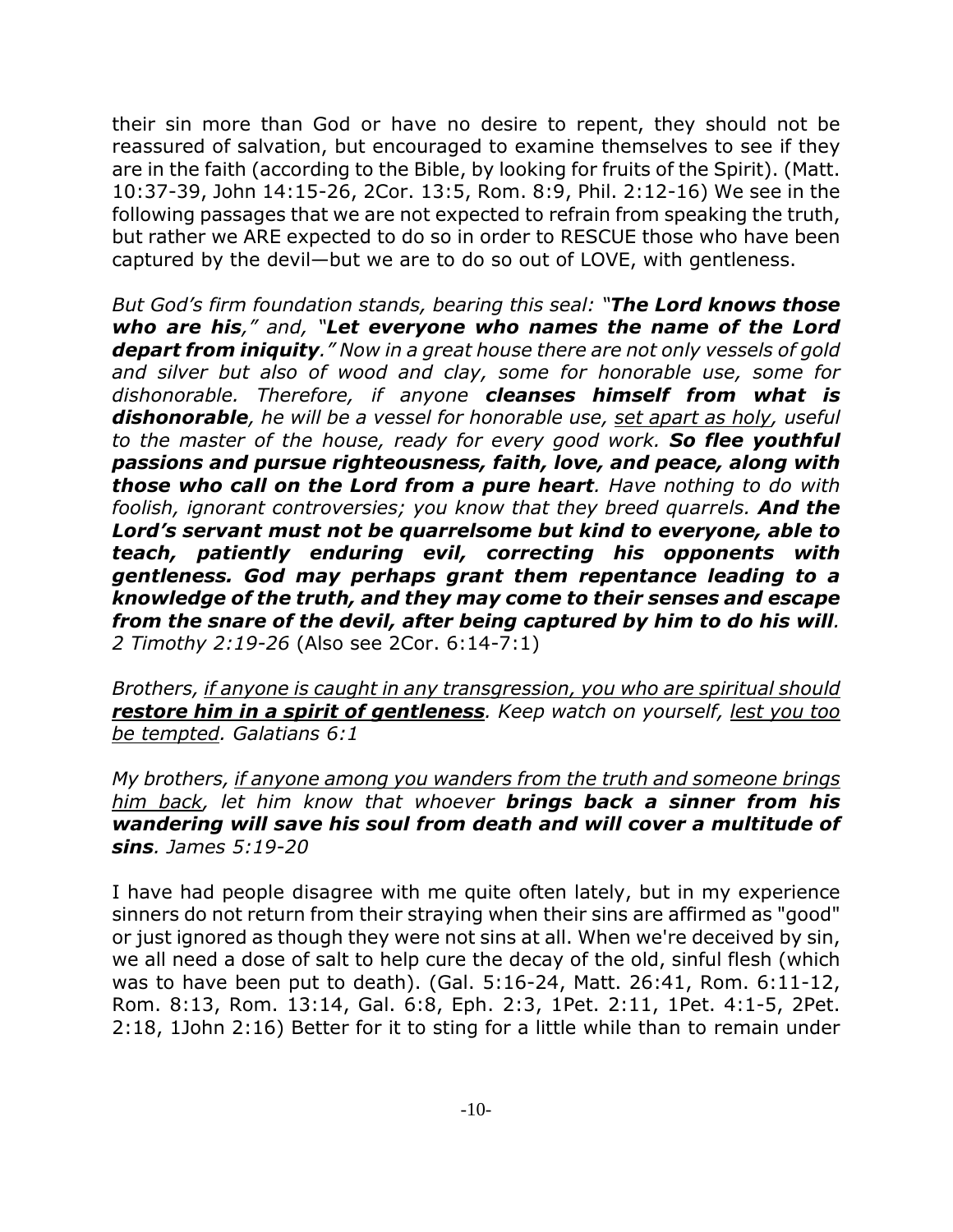deception. (2Cor. 2:4, 2Cor. 7:8-10, 2Thess. 2:11-12, Rom. 1:18, 2Tim. 3:12, 1Cor. 5:5)

We don't "police" the world, since unsaved people can't understand spiritual things (1Cor. 2:14, 1Cor. 5:12), but then they have BIGGER problems, don't they? They need us to shine on them the light of JESUS, who is the TRUTH, the Way and the Life (John 8:12, John 14:6). Once He has truly got a hold of their hearts, then they will not want to continue defiling His Body, of which they are a part, anymore! (1Cor. 12:12-13, Eph. 5:25-32, 1Cor. 6:9-20, 1Cor. 3:16-17, John 14:15-24) No one is perfect, but we help one another not to stumble, and to get back up when we do. (Matt.18:15-17, Rom. 2:1-11, Heb. 10:24-31, 1Cor. 10:1-13) Let's run a good race and fight a good fight! (Heb. 12, 2Tim. 2:3-7, Jam. 1:12, 1Cor. 2:9, Rev. 21:7, Rev. 22:14)

*Take care, brothers, lest there be in any of you an evil, unbelieving heart, leading you to fall away from the living God. But exhort one another every day, as long as it is called "today," that none of you may be hardened by the deceitfulness of sin. For we have come to share in Christ, if indeed we hold our original confidence firm to the end. Hebrews 3:12-14*

*Do you not know that in a race all the runners run, but only one receives the prize? So run that you may obtain it. Every athlete exercises self-control in all things. They do it to receive a perishable wreath, but we an imperishable. So I do not run aimlessly; I do not box as one beating the air. But I discipline my body and keep it under control, lest after preaching to others I myself should be disqualified. 1 Corinthians 9:24-27*

Written by Tricia Berg, (August 2018), 12 pp. inc. digital scrapbook layout If you have been blessed by this article, you are free to share but do not claim as your own or sell, and do not make modifications and attribute them to me. You can download as many free pdf devotional articles as you wish from my blog: http://layoutfortoday.blogspot.com/ (The most recent articles are at the bottom of the page after you click on the "free pdf downloads" link.) You can also read this article there, where the Bible verses should pop up when you hover over the cites.